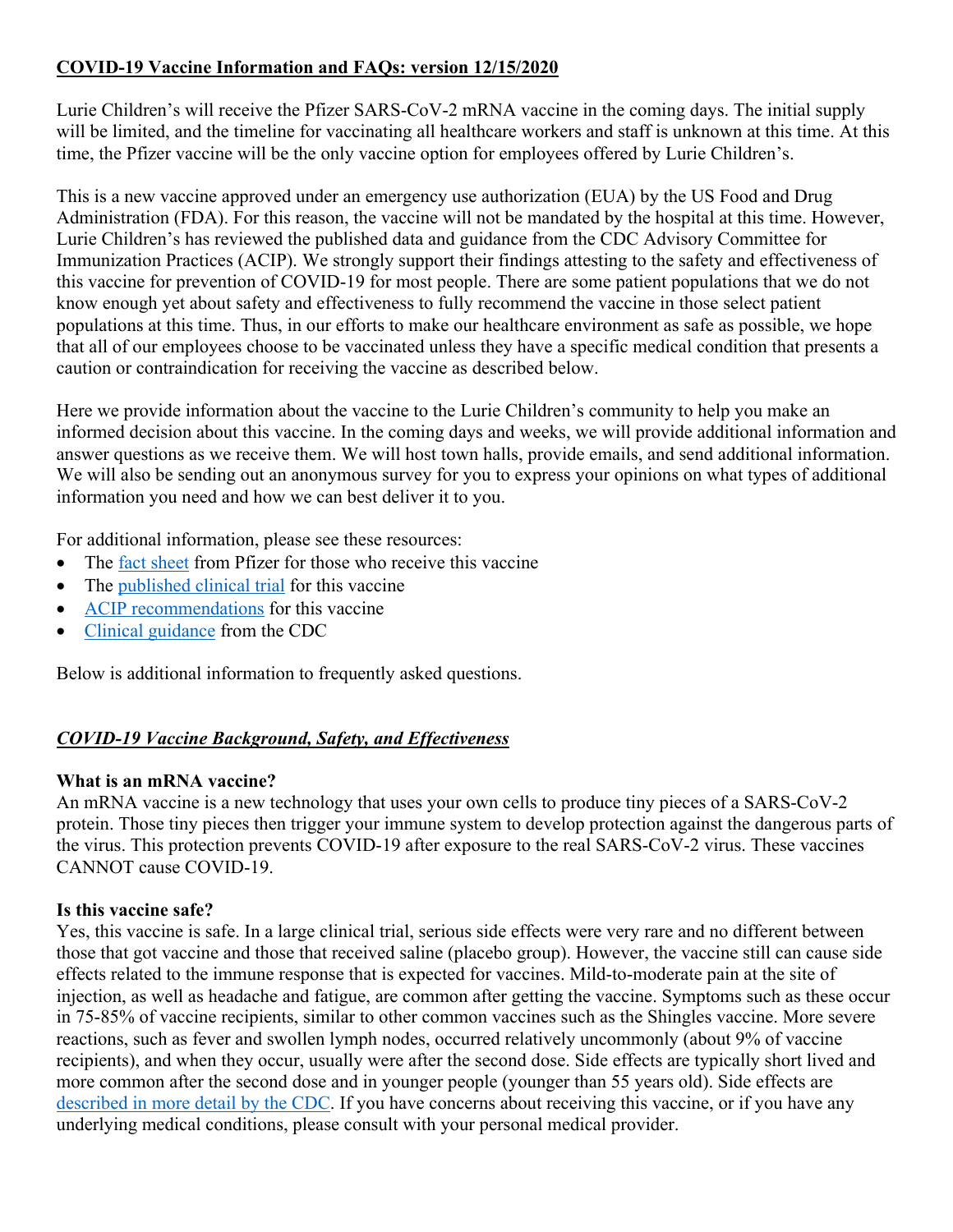### **What about very rare side effects?**

Allergic reactions of any type occurred in 0.6% of those receiving the vaccine and 0.5% in those receiving saline (placebo). One side effect, Bell's Palsy, was seen in 0.01% of patients who got the vaccine, which is less than the general population. The FDA has plans to monitor for this. Sometimes very rare side effects cannot be recognized even in large clinical trials. This is true for all medications and vaccines after they receive approval or authorization from the FDA. Vaccine safety will be rigorously monitored, and if any very rare events are noted, we will share that with the Lurie Children's community immediately.

#### **Are there long-term side effects from the vaccine?**

At this time, subjects in large clinical trials have been observed for at least four months from vaccine administration, and the side effects described above are those identified within four months of receiving vaccine. Currently, side effects beyond four months are unknown.

#### **Should I take pain or fever-reducing medicines before I get the vaccine?**

Because some pain or fever-reducing medicines can interfere with the immune response to vaccines, is it advised to not take pain medicine before the vaccine. If you experience pain or fever after the vaccine, you can take pain or fever-reducing medicines per the over-the-counter instructions or advice from your personal medical provider.

#### **What should I do if I have symptoms that could be consistent with both COVID-19 and a vaccine side effect?**

Regardless if you have had the vaccine, if you have symptoms consistent with COVID-19, or if you are experiencing other concerning side effects, please call the NM employee COVID-19 hotline as you would currently. The NM employee COVID-19 hotline will help determine if COVID-19 testing is needed and when you can return to work.

### **Is this vaccine effective?**

This vaccine is extremely effective when two doses are given 3 weeks apart. After the second dose, compared to those who did not get the vaccine, the vaccine prevented 95% of symptomatic COVID-19 infections in the four months after being vaccinated. This means you are 95% less likely to get symptomatic COVID-19 than you would have been if you did not get the vaccine. Importantly, this effectiveness was seen in adults irrespective of age, sex, race, ethnicity, weight, and medical condition, including previous history of COVID-19. The study was not able to determine if the vaccine prevents hospitalization and death, but a vaccine that effectively prevents symptomatic COVID-19 is expected to also prevent those complications from COVID-19.

#### **Does the vaccine prevent asymptomatic COVID-19 infection?**

We do not yet know if the vaccine prevents asymptomatic COVID-19 infections or transmission of SARS-CoV-2 in the absence of symptoms.

#### **How long does this protection last?**

Because the trial recently concluded, we do not know how long the protection lasts but we will learn more as the clinical trial subjects are followed for two years.

#### **When will I get the vaccine?**

Our goal is to provide vaccine to all of our healthcare providers, staff, volunteers, and affiliates as soon as possible. However, initial supply is limited to 1950 doses and will only permit vaccinating roughly one-fourth of our workforce after the first shipment. At this time, we do not know specifically when each individual employee will be vaccinated. In general, our phased approach to administering vaccine will be guided by the advice of the Chicago Department of Public Health (CDPH) who suggest that healthcare facilities should consider both frequency of exposure to patients with COVID-19 and risk of COVID-19-related complications when making decisions about vaccine distribution. Exposure is considered among all healthcare workers and staff along the continuum of care and includes those that provide direct patient care and employees who provide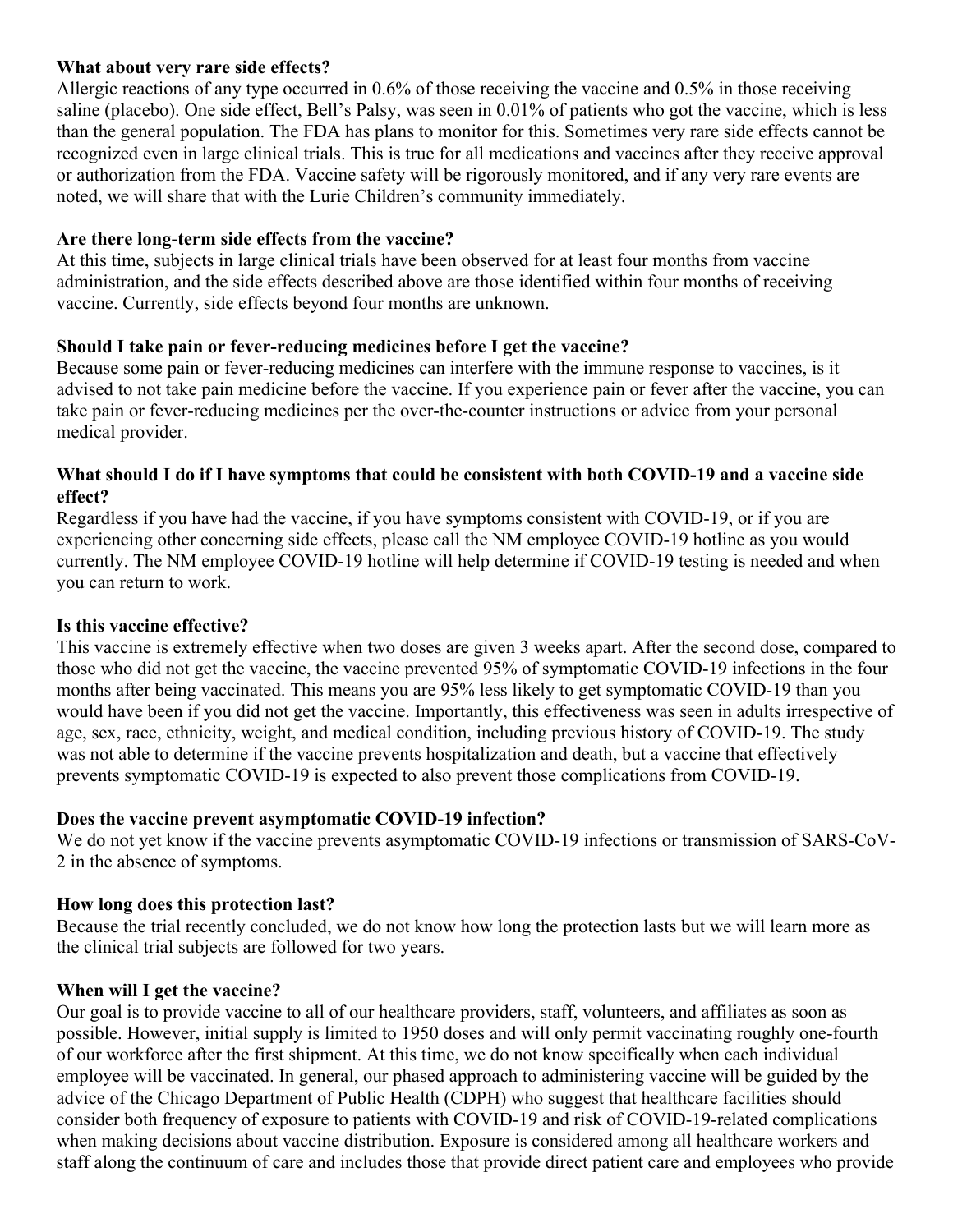support to clinical team in patient care settings. The prioritization of healthcare workers and staff will be performed as listed below, and invitations for vaccine will be sent on a rolling basis as new supply comes available:

- Those who have provided care to the largest volume of patients with COVID-19, especially those who do high-risk procedures on those patients, will be prioritized. Individuals who provide patient care generally (but generally not to patients known to have COVID-19) and who are at least 60 years old and/or have medical conditions known to confer higher risk for COVID-19 complications will also be prioritized.
- Next, healthcare workers with these high-risk conditions who do not provide patient care, and healthcare providers who have less likelihood of encountering patients with COVID-19, will be prioritized.
- This will be followed by healthcare workers who have conditions that might increase their risk of COVID-19 complications and those that have contact with contaminated specimens or equipment.
- Finally, we will vaccinate the remainder of our workforce who do not have patient care responsibilities and without any high-risk medical conditions.

## **After I get my first dose of vaccine, when should I get my second dose?**

To maximize protection against COVID-19, you need a second vaccine approximately 3 weeks later. The second dose should be given between 17 and 21 days after the first dose. The second dose MUST be the same vaccine given the first time; vaccines are not interchangeable.

## **Should I get the vaccine elsewhere if offered?**

We understand that some employees and staff have appointments or employment at multiple medical centers, including NMH. If you are offered vaccine through another medical center, we encourage you to take advantage of the most immediately available option. You will be expected to receive the second dose at the location where you receive the first dose. Please notify employee health if you plan to be vaccinated elsewhere prior to being offered vaccine at Lurie Children's. You will be expected to provide proof of vaccination to employee health.

## **What if I decline the vaccine initially? Can I get vaccinated later?**

If you decline the vaccine initially, you can always change your mind and be scheduled later based on vaccine availability.

## **What else can I do to protect myself against COVID-19 while I wait to be vaccinated?**

We are confident that we can continue to maintain a safe healthcare environment while vaccine supply improves over the next several weeks to months. The following are strategies that reduce risk of COVID-19: masking; physical distancing; hand hygiene; remaining compliant with Lurie Children's infection prevention and PPE guidance; avoiding high-risk travel and large gatherings; avoiding coming to work sick and seeking testing when sick.

# **When will vaccine be offered to patients?**

Currently, healthcare workers are prioritized for vaccination. Vaccination for patients age 16 years and up will start after completing healthcare worker vaccination. Vaccine is not yet authorized to be given to those younger than 16 years.

# *COVID-19 Vaccine in Special Patient Populations*

# **Is the COVID-19 vaccine safe or effective in pregnant or lactating women?**

This vaccine was not yet tested in pregnant or lactating women so we do not know for sure. The vaccine is being tested in pregnant animals, and data will be available soon. Future studies in pregnant women are planned. Pregnant and lactating women routinely receive vaccines safely. This vaccine does not cross the placenta. Pregnant women have an increased risk of severe COVID-19. Pregnant and lactating women will be eligible to receive this vaccine from Lurie Children's but should first discuss this with their obstetrician and/or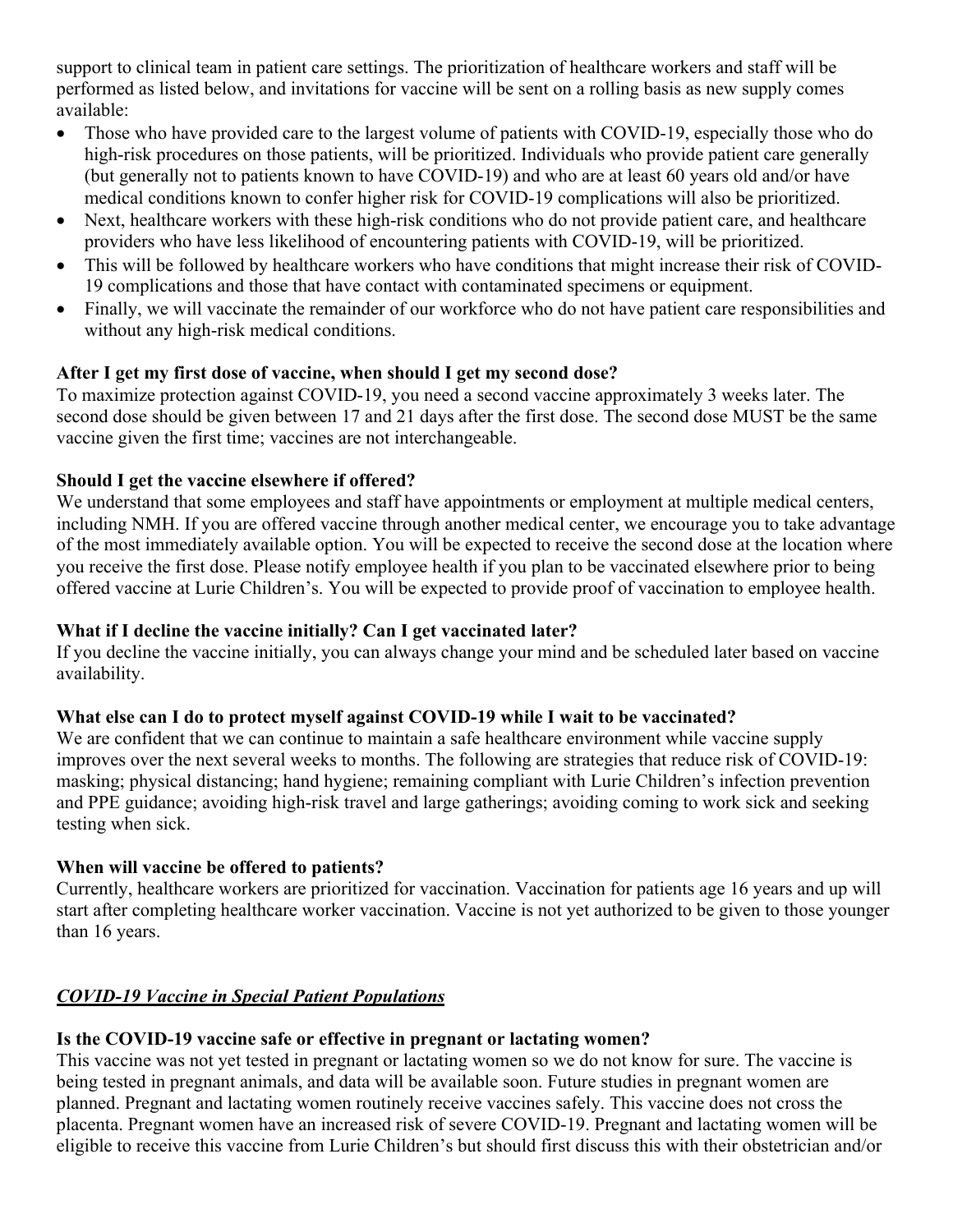primary care provider. Women of child bearing age do not need a negative pregnancy test before getting the vaccine.

## **Is the COVID-19 vaccine safe or effective in those with a weak immune system?**

We do not know for sure because this vaccine was not tested in a large number of people with weak immune systems, such as those with HIV, cancer, or those taking medicines that weaken their immune system. However, this is not a live vaccine so it cannot cause COVID-19 even if your immune system is weak. Those with a weak immune system might have an increased risk of severe COVID-19 infection and will be eligible to receive this vaccine from Lurie Children's but should first discuss this with their healthcare provider.

## **Do we know if this is safe to give to those with a history of anaphylaxis?**

In general, anaphylaxis to vaccines occurs approximately 1-2 times for every million doses of vaccine given. If you have a history of anaphylaxis to any vaccine ingredients (described in the Pfizer [fact sheet\)](https://www.fda.gov/media/144414/download), then you should not receive this vaccine. In consultation with our Allergy-Immunology experts, a history of anaphylaxis to any of the ingredients would be very rare. The most likely ingredient to which an allergy will occur is polyethylene glycol. If you have common allergies to medications, foods, inhalants, insects and latex are no more likely than the general public to have an allergic reaction to the COVID-19 vaccine. However, if you have a history of severe allergy to any vaccine or medication, you should first discuss the COVID-19 vaccine with personal medical provider.

## **Do I need to be observed after the COVID-19 vaccine?**

To make sure you do not have a bad reaction to the vaccine, we recommend you be observed by the vaccine team for at least 15 minutes if you are pregnant or breastfeeding, have a weak immune system, have a family history of anaphylaxis, or if you have had a non-severe allergy to any item in the past. If you have a history of severe allergic reactions of any kind, such as anaphylaxis, we recommend you to be observed for 30 minutes.

## **Can I get other vaccines at the same time as the COVID-19 vaccine?**

COVID-19 vaccine has not been tested in combination with other vaccines, so we do not know if they interfere with each other. Therefore, you should not get other vaccines within 2 weeks before or after the COVID-19 vaccine.

## **Where can I learn more about the vaccine, including about vaccine in special patient populations such as those described above?**

As we learn more about this vaccine, clinical information and information about special populations will be posted by the CDC [here.](https://www.cdc.gov/vaccines/covid-19/info-by-product/pfizer/clinical-considerations.html?CDC_AA_refVal=https%3A%2F%2Fwww.cdc.gov%2Fvaccines%2Fcovid-19%2Finfo-by-manufacturer%2Fpfizer%2Fclinical-considerations.html)

# *COVID-19 Vaccine in those with history of COVID-19 Infection, Exposure, or Vaccine Clinical Trial*

# **I may have had COVID-19. Should I get the vaccine? Should I have my antibodies tested before getting the vaccine?**

It is possible that the vaccine will provide additional protection that natural infection does not. Therefore, we do not recommend getting antibodies tested prior to the vaccine. Even if you had COVID-19 and/or have detectable antibodies against SARS-CoV-2, we still recommend the vaccine.

# **I think I may have COVID-19 right now. Should I get the vaccine?**

If you have symptoms of COVID-19, you should not get the vaccine until COVID-19 has been ruled out. If you do have COVID-19, you should wait until 20 days after the infection has started before getting vaccinated.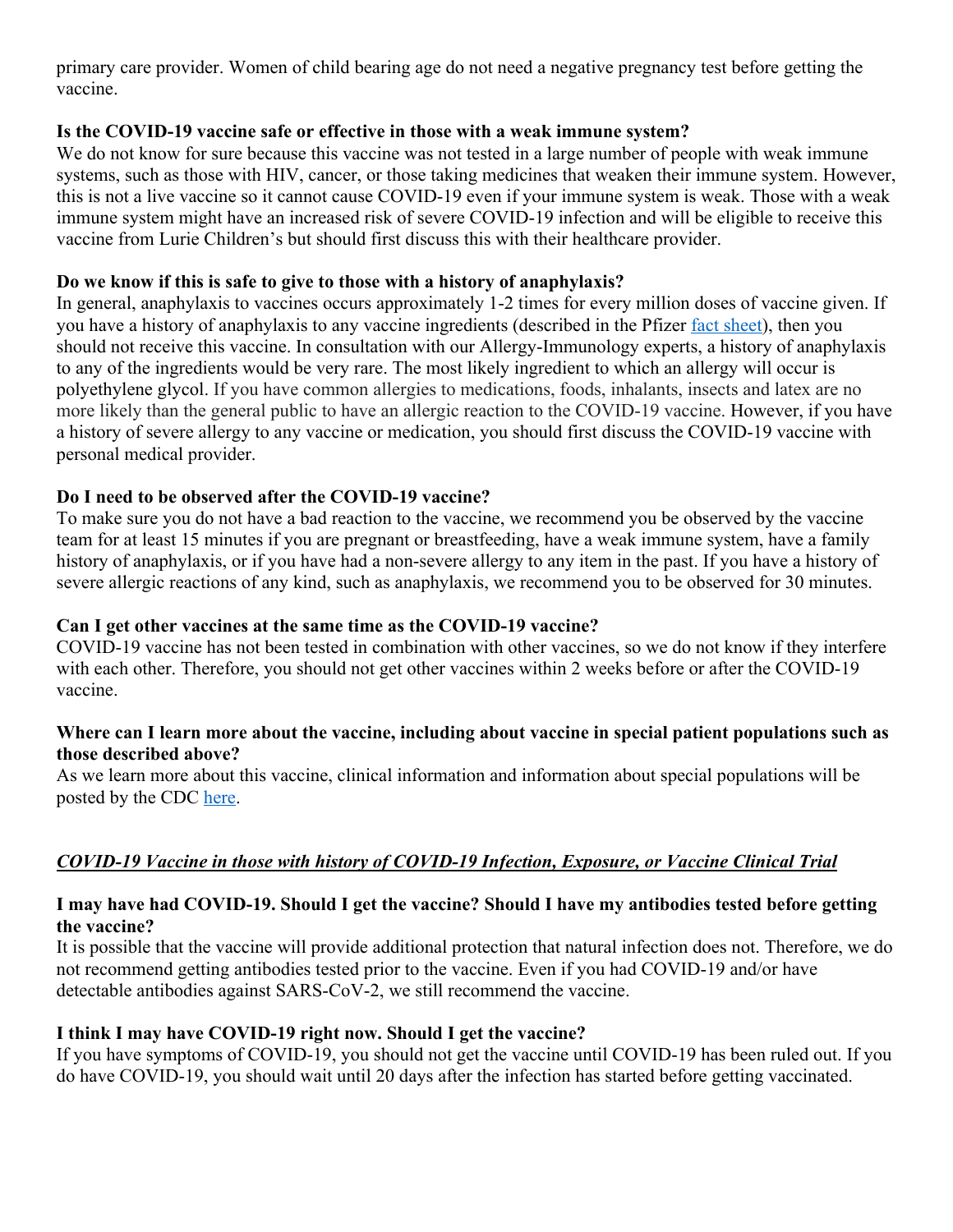### **If I have recently been exposed to someone with COVID-19, when should I receive the COVID-19 vaccine?**

If you have been recently exposed to someone with COVID-19, you should wait 14 days until after the exposure. If you do not have symptoms of COVID-19 at that time, you can then receive the COVID-19 vaccine.

## **If I have received treatment for COVID-19 with monoclonal antibodies, when should I receive the COVID-19 vaccine?**

If you received treatment for COVID-19 with monoclonal antibodies, you should wait 90 days before receiving the vaccine.

## **I am enrolled in a clinical trial for a COVID-19 vaccine. What should I do?**

All clinical trials allow you to take steps to learn about new alternatives should they come available. When you are eligible to receive vaccine at Lurie Children's, we advise you to discuss with the clinical trial study team of "unblinding" yourself to find out if you received vaccine or something that does not protect against COVID-19 (like saline, also known as placebo). If you received placebo, we recommend you to receive the vaccine from Lurie Children's.

# *Life After the COVID-19 Vaccine*

## **After I am vaccinated, will I be expected to follow the same infection control policies and should I still avoid group gatherings?**

Yes, even if vaccinated, universal masking and infection control policies for patient care will continue to be in place. You should also avoid group gatherings. This is because it is not yet known if the vaccine prevents asymptomatic infection. Because the vaccine is not 100% effective, you should still avoid working when sick and get tested if you have symptoms of COVID-19. However, we anticipate that as more people get the vaccine that COVID-19 activity will decrease, eventually allowing us to discontinue universal masking and return to normal social activities.

## **After I am vaccinated, will the policies related to travel and quarantine after exposures be changed?**

We anticipate that as more people get the vaccine that COVID-19 activity will decrease and policies will change. However, at this time, we recommend all individuals follow policies for travel and quarantine after exposures that are based on health department guidance.

## **After I am vaccinated, will I need my antibodies checked?**

No, there will not be any additional blood draws or confirmation of immunity following the vaccine.

# *Avoiding Vaccine Misinformation*

## **I hear and/or read about a lot of worrisome details about COVID-19 vaccines on social media. What should I believe?**

Unfortunately, there are a lot of people, both intentionally and unintentionally, sharing incorrect information about vaccines online. In general, please try to focus your attention on reliable sources, such as the CDC, the FDA, local health departments, your medical providers, and Lurie Children's experts[. Here](https://www.nia.nih.gov/health/online-health-information-it-reliable) is a website that provides more information about reliable medical information.

# **I am worried that this vaccine was rushed. Is that true?**

The COVID-19 pandemic required an urgent response to developing a vaccine. However, the Pfizer vaccine was subject to the same thorough safety evaluation as any other vaccine. A large phase 3 clinical trial was completed in more than 40,000 adolescents and adults. The FDA applied the same rigorous safety evaluation to this vaccine as to others. [Here](https://www.fda.gov/vaccines-blood-biologics/vaccines/emergency-use-authorization-vaccines-explained) is more information from the FDA on this topic. Further, [CDPH](https://www.chicago.gov/city/en/sites/covid19-vaccine/home/latest-updates.html) convened a